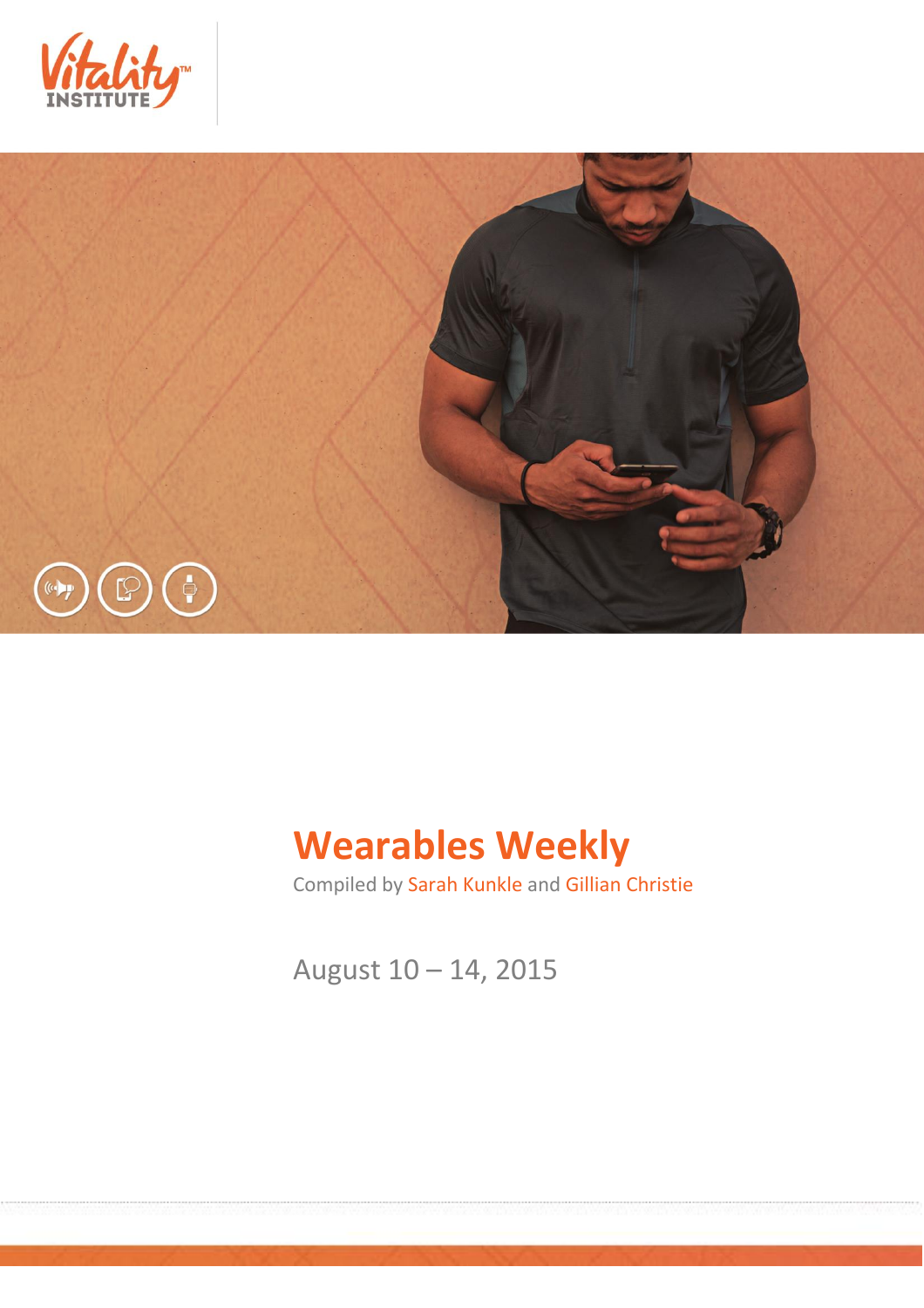

## **A Friendly Reminder:**

### **There are 59 days remaining to provide feedback on the Vitality Institute's [Guidelines for Personalized Health Technology](http://thevitalityinstitute.org/site/wp-content/uploads/2015/07/Responsibility-Guidelines-for-Personalized-Health-Technology.pdf)**

**Submit your comments [here](http://thevitalityinstitute.org/projects/personalized-health-technology/public-consultation/) or email Gillian Christie at [gchristie@thevitalitygroup.com](mailto:gchristie@thevitalitygroup.com?subject=Wearables%20Weekly%20Feedback)**

# **The Apple Watch is Causing Non-Apple Watch Sales to Drop**



Retailers sold \$375 million of watches in June 2015, 11 percent less than in June 2014 – the largest decline in seven years. Analysts say the market for watches that cost less than \$1,000 is most vulnerable, as consumers in that price range have indicated that they are the most likely to buy an Apple Watch. NPD's U.S. watch data includes about 70 brands sold through department stores, national chains, and independent jewelers. It does not include boutiques owned by watch brands, supermarket chains such as Wal-Mart Stores Inc. or online retailers such as Amazon.com.

## **Google is Now Alphabet, and that Means Advancements in Healthcare** *[Read More Here](http://www.forbes.com/sites/dandiamond/2015/08/11/google-is-now-alphabet-and-it-could-spell-big-things-for-healthcare/print/)*

Last week Google announced a major reorganization, including the formation of the holding company Alphabet. The goal of a holding company is to empower individual business units to maximize their performance. In Google's case, that includes an increasing number of health related ventures. For example, Google's hedge fund invested only 9% of its funds in 2012 and 2013 in health care companies, but about 36% of its dollars went toward health care in 2014. In 2015, the company has mentioned a pill to detect cancer, unveiled a plan to map all the biomarkers in the human body, along with other wild inventions that could change health care forever.